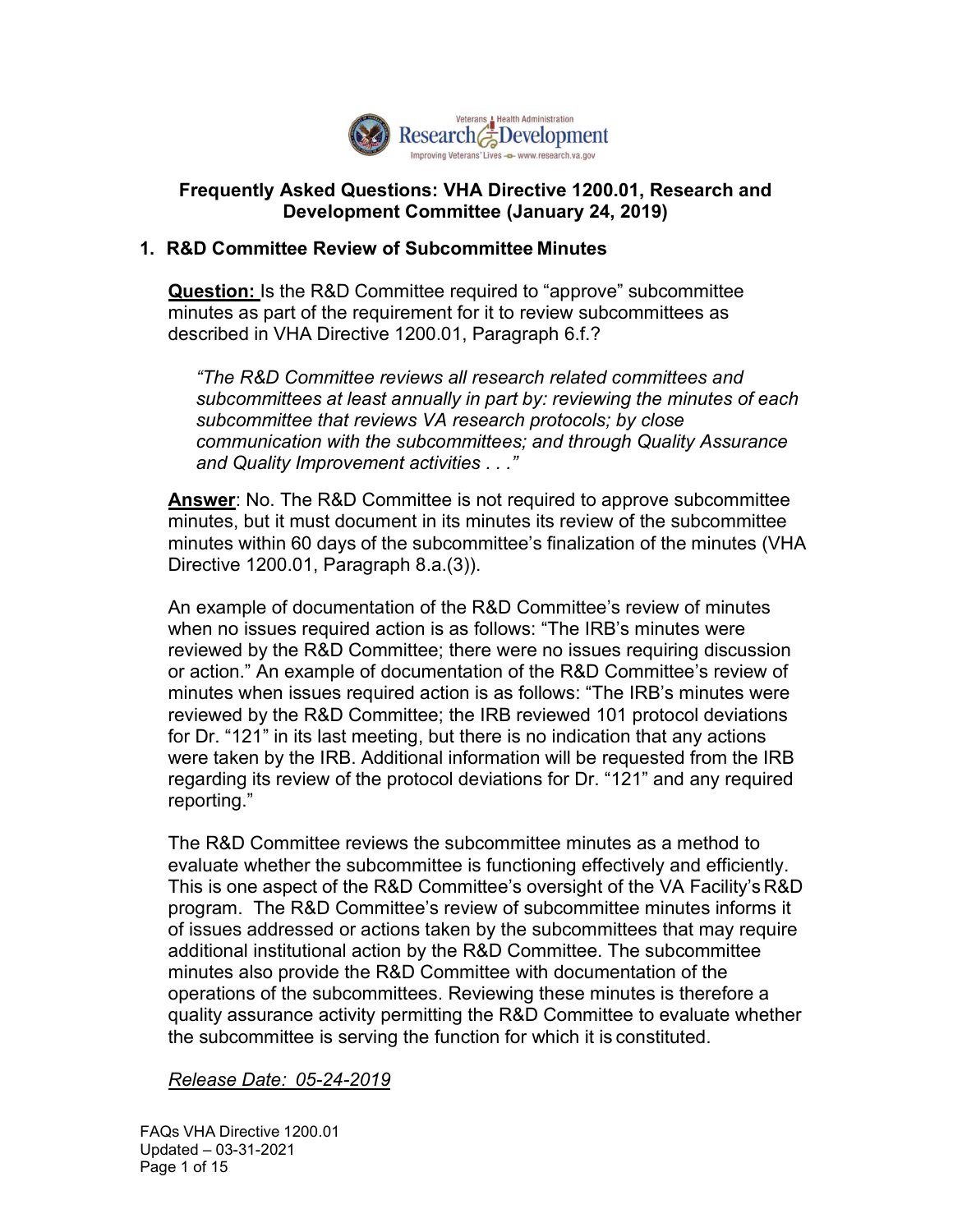## 2. R&D Committee Review of Subcommittee and Committees Through Quality Assurance and Quality Improvement Activities

**Question:** What are the quality assurance and quality improvement activities the Office of Research and Development (ORD) requires the R&D Committee to conduct as part of its review of research related committees and subcommittees as stated in VHA Directive 1200.01, Paragraph 6.f.: *"The R&D*  Committee reviews all research related committees and subcommittees at least annually in part by: reviewing the minutes of each subcommittee that reviews VA research protocols; by close communication with the subcommittees; and through Quality Assurance and Quality Improvement activities. ......"?

Answer: ORD does not prescribe the specific number or types of quality assurance and quality improvement activities that the R&D Committee uses for its periodic review (at least annually) of its research-related committees and subcommittees. The R&D Committee has discretion to select the quality indicators or quality measures it considers most meaningful to its review. Possibilities include, but are not limited to:

 a. Comparison of VA studies approved by the research-related committee or subcommittee against the VA studies approved by the R&D Committee to ensure that all studies approved by a research- related committee or subcommittee to be conducted as VA research are approved by the R&D Committee;

b. Attendance of subcommittee or committee members;

 c. Documentation in the minutes of information specified by regulatory requirements, such as attendance and voting;

 d. Length of time required for the committee or subcommittee to review and approve modifications to previously approved research;

 e. Number of actions taken by the committee or subcommittee during a convened meeting, and the duration of the meeting; and

 f. Reviewing a subset of standard operating policies of its research- related committees and subcommittees to evaluate whether documentation reflects implementation of the reviewed standard operating policies.

Release Date: 05-24-2019

Revised Date: 06-05-2019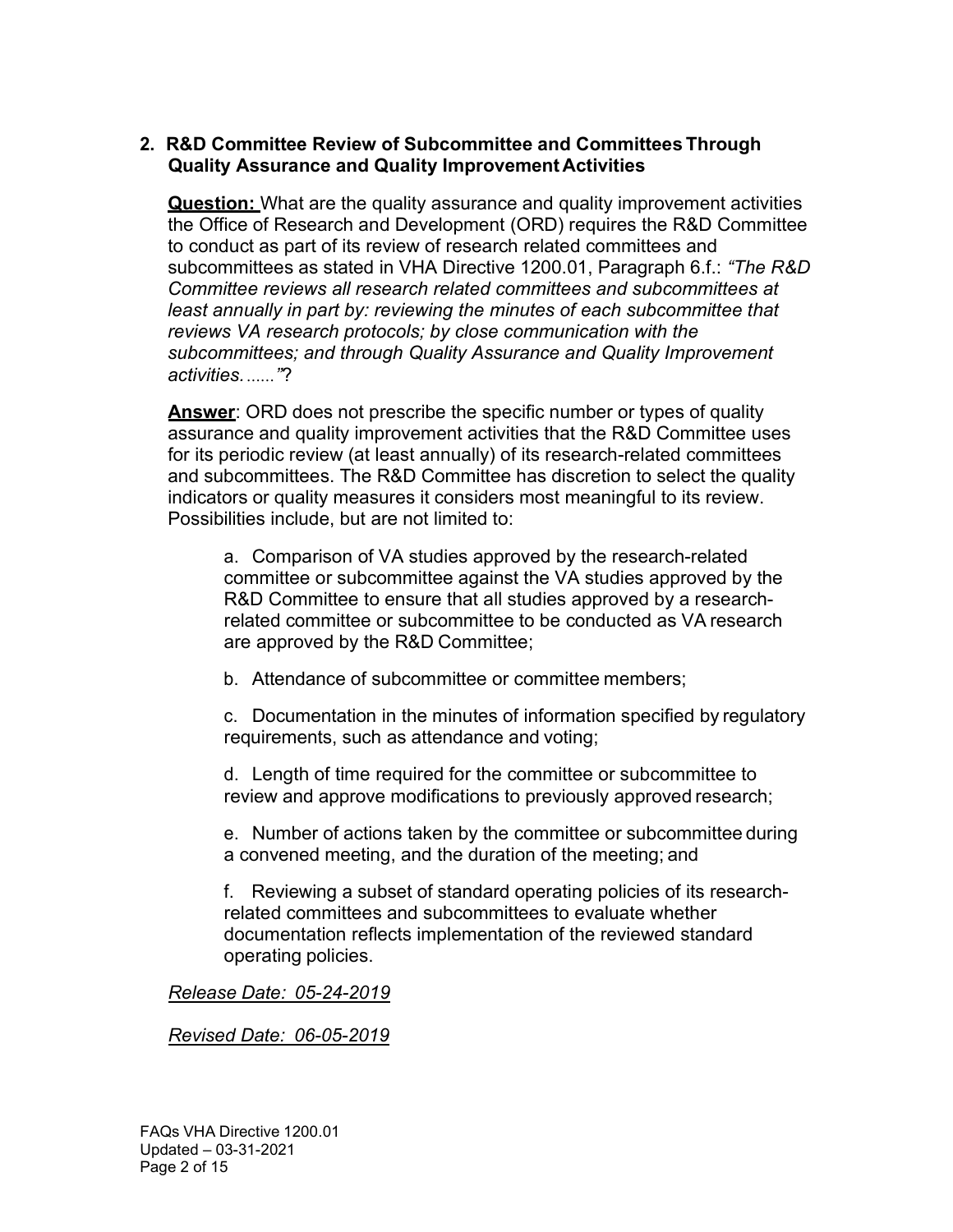# 3. R&D Committee Approval of Inclusion of Non-Veterans in VA Research

**Question:** Why is the R&D Committee required to review and approve recruitment of non-Veterans in VA research instead of an Institutional Review Board (IRB)?

Answer: VA research focuses on health issues that affect Veterans. A Veteran as defined in 38 U.S. Code §101(2) ". . . means a person who served in the active military, naval, or air service, and who was discharged or released therefrom under conditions other than dishonorable." The R&D Committee is responsible for ensuring that all research in which the facility is engaged is consistent with the VA mission. The evaluation of whether the inclusion of non-Veterans in a proposed VA research activity is consistent with meeting the VA mission cannot be delegated to an Institutional Review Board (IRB) because the evaluation is not a human subjects protections issue; it is an institutional evaluation. In addition, VA conducts many exempt human subjects research activities that could involve non-Veterans. Not all exempt human subjects research activities require IRB approval. Common examples of exempt human subjects research activities involving non-Veterans are survey research involving caregivers and employees.

 For VA studies involving subjects receiving treatment as inpatients or outpatients, VA has strict regulations in 38 CFR §17.45 and 38 CFR §17.92 stating that non-Veterans may only be included in VA research involving VA outpatient or VA inpatient treatment when there are insufficient Veteran patients suitable for the study. The R&D Committee should evaluate who will be responsible for paying for any medical care or treatment for non-Veterans included in research activities involving VA hospital inpatient or outpatient treatment because VA's medical dollars appropriated for the care of Veterans cannot be used to provide care for non-Veterans.

#### Release Date: 05-24-2019

Revised Date: 06-05-2019

# 4. R&D Committee Approval of Inclusion of Non-Veterans in VAResearch

Question: When can the R&D Committee approve the inclusion of non-Veterans through a designated review process?

Answer: VHA Directive 1200.01, Paragraph 13.a. describes the specific responsibilities of the VA Investigator and the R&D Committee when non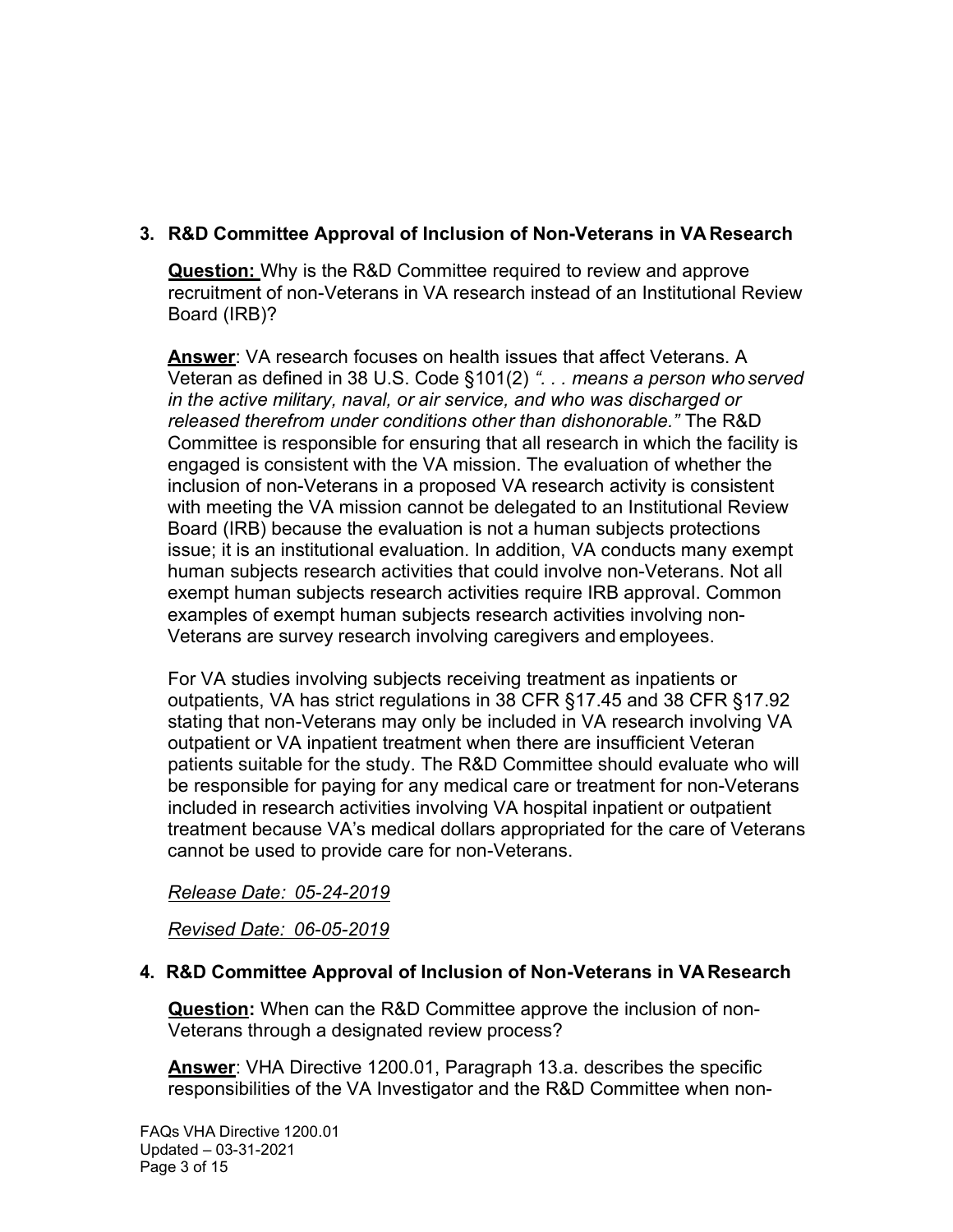Veterans are proposed to be included in VA research. ". . . The investigator must justify including non-Veterans, and the R&D Committee must review the justification and provide specific approval for recruitment of non-Veterans." If the VA research activity can be approved by a R&D Committee through a designated review process, such as exempt human subject research protocols and protocols approved by expedited review by the IRB, the review and approval for inclusion of non-Veterans in a VA research protocol can be done by designated review.

Release Date: 05-24-2019

# 5. R&D Committee's Review of Subcommittee Review Procedures

Question: Is the R&D Committee required to review and approve all subcommittee standard operating policies and procedures (SOPs)?

Answer: No. The R&D Committee is not required to review and approve all subcommittee SOPs. For example, the R&D Committee is not required to review and approve the content of subcommittee SOPs that the Institutional Animal Care and Use Committee (IACUC) approves for its Veterinary Medical Unit (VMU) management. VHA Directive 1200.01, Paragraph 9.b.(1) states the following with the section related to R&D Committee review and approval of subcommittee SOPs underlined:

 The R&D Committee may approve a protocol contingent on the protocol being approved by one or more subcommittees. The R&D Committee must ensure the adequacy of each subcommittee's review procedures, including reviewing and approving all subcommittee SOPs. Final approval may only be given after the R&D Committee receives documentation from all applicable subcommittees of their review and non-contingent approval. Final approval can be provided by a designated reviewer if there were no major changes made by the subcommittee(s). The designated reviewer must have sufficient documentation from the subcommittee(s) to make a determination about any changes requested. This final approval must be reported to the full R&D Committee at its next convened meeting and noted in the minutes.

 ORD's requirement of the policy statement in VHA Directive 1200.01, Paragraph 9.b.(1) related to review of subcommittee SOPs is that the R&D Committee must have a way to ensure that each of its subcommittees has effective standard operating procedures (SOPs) for protocol review. ORD does not prescribe the method used by each of the VA Facility's applicable subcommittees to establish these SOPs. The subcommittee's method for reviewing and approving its SOPs can be done by the subcommittee members or by other methods. For example, in many Institutional Review Boards (IRB) operated by VA Facilities, the VA IRB Administrator reviews and approves the IRB SOPs. To meet the ORD policy requirement, the R&D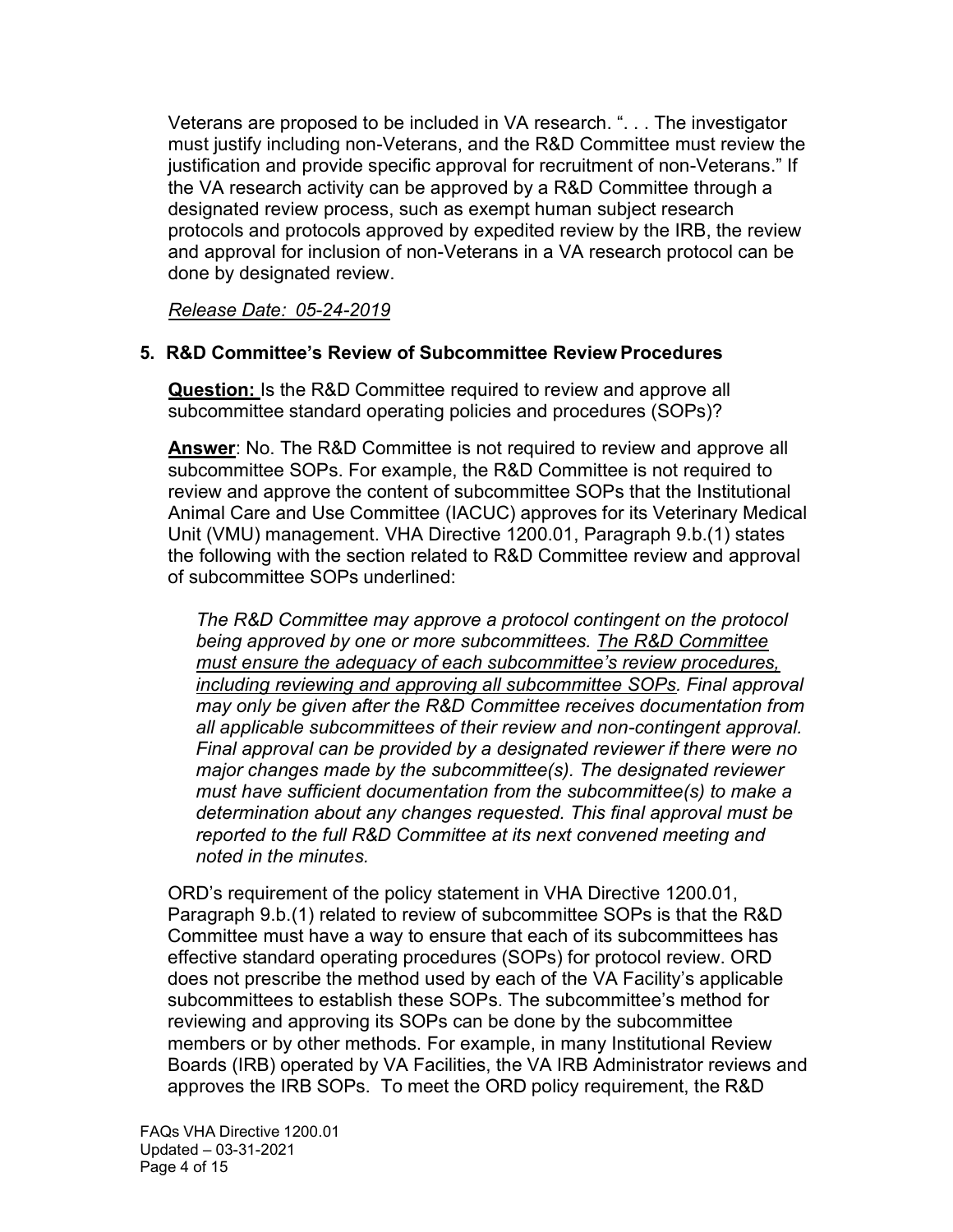Committee should document how it evaluates the adequacy of each subcommittee's review procedures.

Release Date: 05-24-2019

Revised Date: 06-05-2019

# 6. R&D Committee Quality Assurance Reviews

**Question:** Is the ACOS/R&D (or Coordinator for Research in a smaller VA medical facility) required to continue conducting the following quality assurance reviews described in the rescinded VHA Handbook 1200.01 (January 15, 2009) even though they are not included in VHA Directive 1200.01 (January 24, 2019)?

 a. Conducting an annual quality assurance review of publications assessing the acknowledgement of VA support and affiliation:

 b. Providing an annual quality assurance review of research employees involved in human subject research to ensure the employees are working within their scopes of practice and their privileges allowed by the facility's by-laws and granted to them by the facility; and

 c. Providing an annual quality assurance review of Cooperative Research and Development Agreements (CRADAs) and other agreements in support of the research program or specific research projects and an assessment of the impact of these agreements on the research program, when applicable.

<u>Answer</u>: No. The ACOS/R&D (or Coordinator for Research in a smaller VA medical facility) is not required by ORD policy in VHA Directive 1200.01 to be responsible for the referenced quality assurance activities described in VHA Handbook 1200.01. The R&D Committee is required at least annually to conduct quality assurance and quality improvement activities as part of its review of all research related committees and subcommittees as described in VHA Directive 1200.01, paragraph 6.

Release Date: 05-24-2019

# 7. R&D Committee: VA Central IRB

Question: Is the VA Central IRB a subcommittee of the R&D Committee?

Answer: The VA Central IRB is not a subcommittee of the R&D Committee. It is an external committee established by a Memorandum of Understanding (MOU) between it and a VA Facility for VA Central IRB services. As stated in the Note in VHA Directive 1200.0, Paragraph 8.a., "*External committees*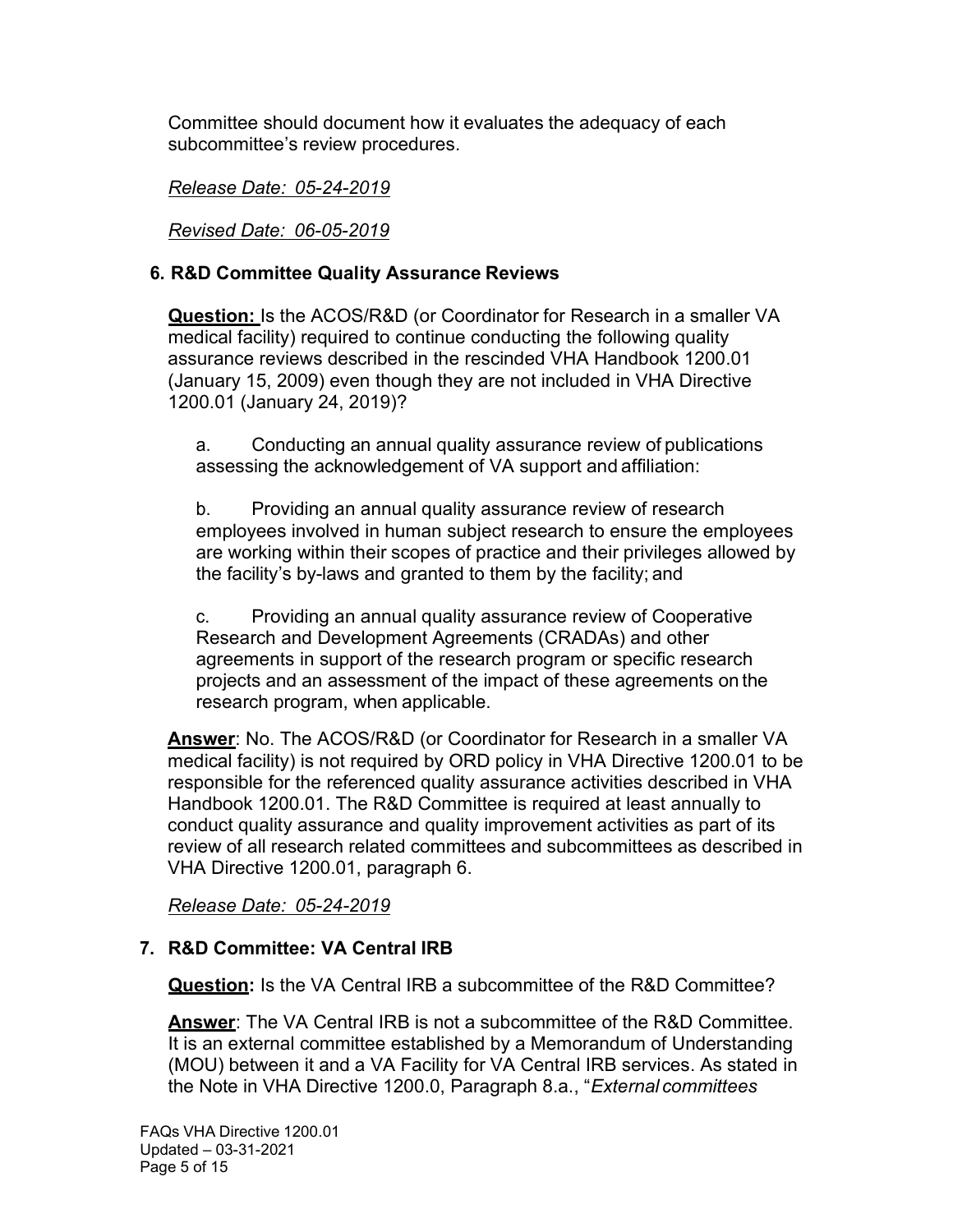established by MOUs or other agreements in lieu of required subcommittee(s) are not considered subcommittees and are governed by the agreement (e.g. the VA Central IRB)." However, it is an internal VA IRB).

## Release Date: 05-24-2019

Revised Date: 06-05-2019

# 8. R&D Committee: VA Central IRB

Question: VA Central IRB: Is the VA Central IRB an internal IRB or an external IRB?

Answer: The VA Central IRB is an internal IRB. As stated in the *Note* in VHA Directive 1200.01, Paragraph 5.h. (7): "For purposes of this directive, use of the VACO IRB or another VA facility's internal IRB is not considered to be an external IRB. See VHA Handbook 1200.05(2)." Internal IRBs include two types of IRBs: (a) a VA facility's IRB supported, and staffed within the VA Facility, including registration of the IRB; and (b) the VA Central IRB.

Release Date: 05-24-2019

## 9. R&D Committee approval: Single patient expanded access protocols

Question: When is the R&D Committee approval required for single patient expanded access protocols for investigational drugs or biologics or investigational medical devices?

Answer: The R&D Committee approval is required for single patient expanded access protocols for investigational drugs or investigational medical devices when IRB approval is required by FDA regulations for an expanded access protocol prior to the investigational medical product (drug, biologic, or medical device) being administered to the patient. The R&D Committee approval can be granted using a designated review procedure as permitted in VHA Directive 1200.01, Paragraph 9.e. (5) or the convened R&D Committee review procedure.

#### Release Date: 05-24-2019

#### 10. R&D Committee approval: Continuing review

**Question**: Is the R&D Committee required to conduct continuing review for human subjects research activities approved by expedited review or transitioned to the 2018 Requirements of the Federal Policy for the Protection of Human Subjects (Common Rule) when the IRB does not conduct continuing review of the research activity?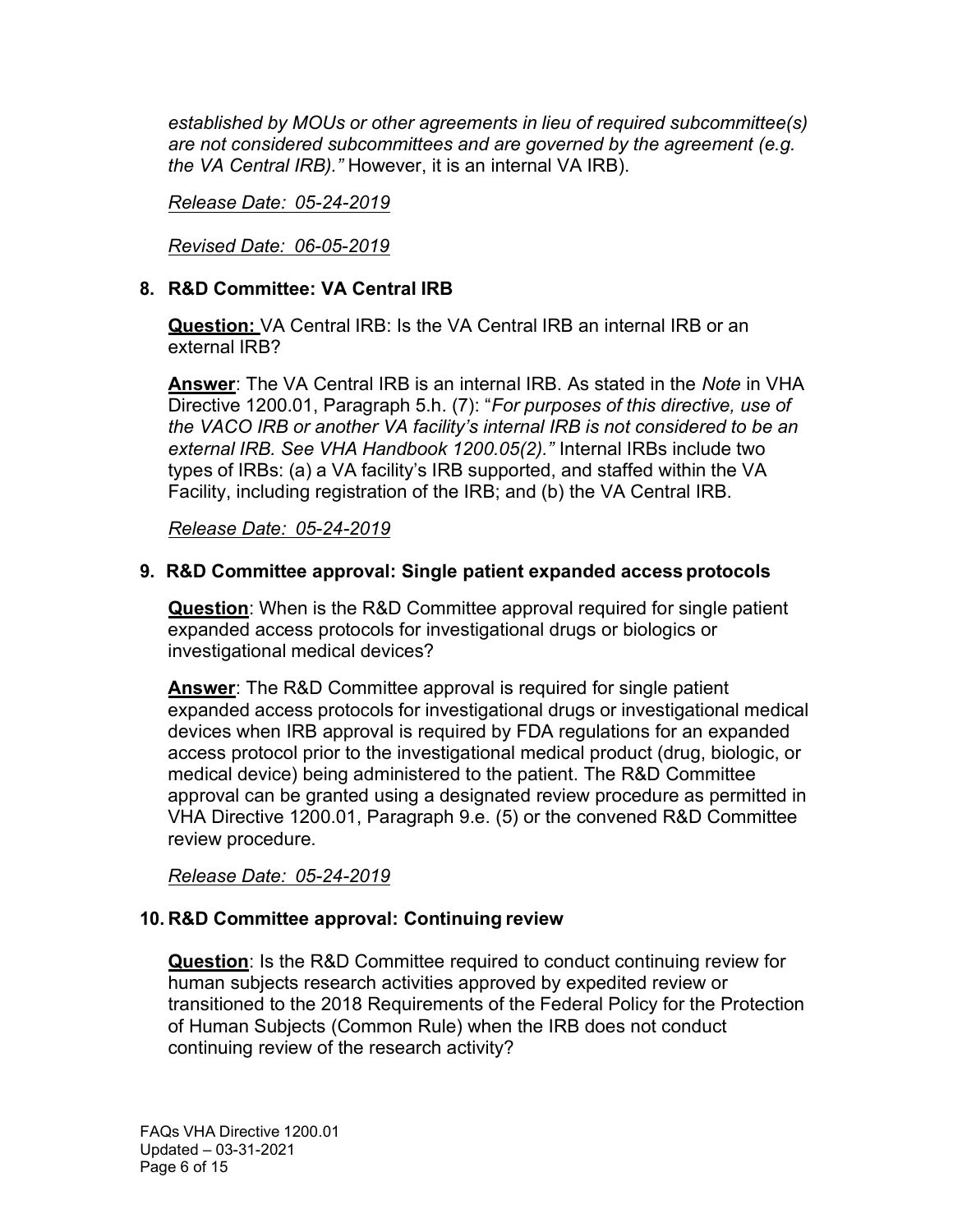**Answer: No. The R&D Committee is not required to conduct continuing**  review of the non-exempt human subjects research activities because the research activities remain under the continuing oversight of the IRB.

Release Date: 05-24-2019

# 11. R&D Committee Chair and Members' Required Training

**Question:** Which two modules in the Collaborative Institutional Training Initiative (CITI) are required by ORD for the R&D Committee Chair and voting members to complete to meet the ORD training requirement in VHA Directive 1200.05 for training on ethical protections of human research protections?

<u>Answer</u>: VHA Directive 1200.01, Paragraph 14, states *"Every 3 years the*  Chair and voting members of the R&D Committee are required to complete two modules from ORD and Collaborative Institutional Training Initiative (CITI) on ethical principles of human research protection. See <https://www.research.va.gov/pride/training/options.cfm> for approved courses and VHA Handbook 1200.05(2) for additional information."

 There are two stages (basic and refresher) in CITI for VA's Human Subjects Protections course. The required modules in the Human Subjects Protection course are:

For the basic stage: History and Ethics of Human Subjects Research (ID: 498) Informed Consent (ID: 3)

For the refresher stages: History and Ethical Principles (ID: 511) History and Ethical Principles – Research vs. Practice (ID 993)

 ORD has set up the above modules as a separate course for R&D Committee members at each of the VA Facilities. Learners can get to it via the "add a course" link in their own accounts. Those who have already taken the VA Human Subjects Protection training in CITI, which includes the training required for R&D Committee members, will not have to take additional training; CITI will automatically grant those individuals credit for having already completed the training for R&D Committee members, when they enroll in the new course. Please contact Dr. Alice Huang at [alice.huang@va.gov](mailto:alice.huang@va.gov)\_with any questions about this training.

Release Date: 05-24-2019

Revised Date: 06-05-2019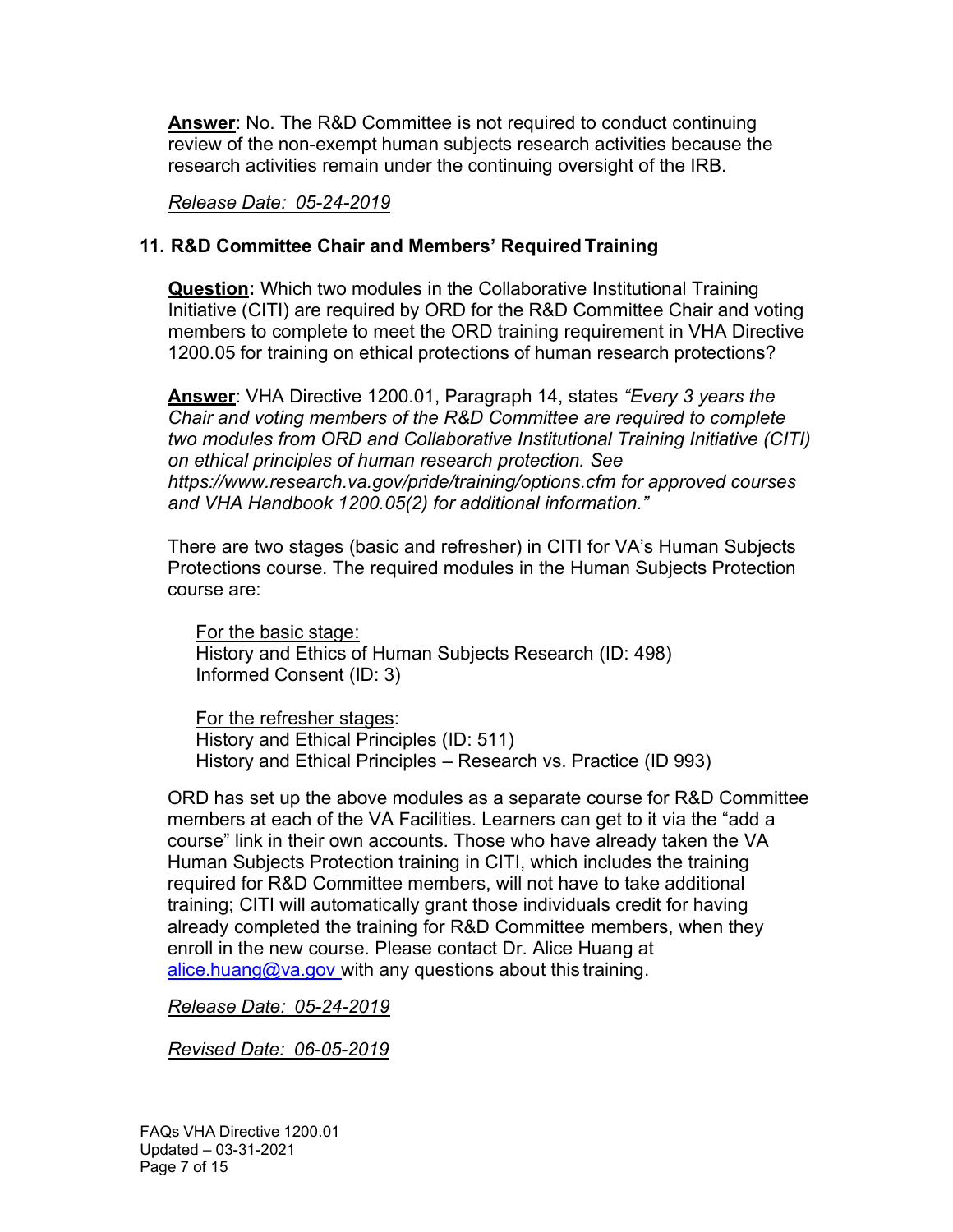## 12. R&D Committee Review of Subcommittee Minutes

Question: Does the R&D Committee use the date subcommittee minutes are signed or the date subcommittee minutes are received to determine when a subcommittee finalizes minutes for purposes of the R&D Committee conducting its review of those minutes within 60 days?

Answer: ORD policy does not define what date must be used. ORD requires that the R&D Committee review subcommittee minutes within 60 days of the subcommittee's finalization of the minutes (VHA Directive 1200.01, Paragraph 8.a.(3)). Some subcommittee minutes require approval and signature, such as the Institutional Animal Care and Use Committee (IACUC) as described in VHA Handbook 1200.07, Paragraph 8.h.(2). Other subcommittee minutes, such as the IRB, do not unless there is a local applicable policy. Subcommittee policies and procedures should define how minutes are finalized.

 The R&D Committee as part of its operations must maintain standard operating procedures or other written procedures for all recurring processes (VHA Directive 1200.01, Paragraph 6.e.). ORD recommends that the R&D Committee's written procedures include a statement(s) defining how the R&D Committee determines when subcommittee minutes are finalized for purposes of conducting the ORD required review of subcommittee minutes within 60 days. The following, which does not represent an all-inclusive list, are two examples of sample language defining how the R&D Committee determines the date of subcommittee finalization of minutes:

 (1) If date of subcommittee signature is used to define finalization of the minutes:

 The convened R&D Committee must review subcommittee minutes within 60 days after the subcommittee minutes are signed. Subcommittee minutes are considered final as of the date of signature.

 (2) If date of receipt by the R&D Committee is used to define finalization of the minutes.

 The convened R&D Committee must review subcommittee minutes within 60 days after they are received physically or electronically, or notification is received that the subcommittee minutes are available for review. Subcommittee minutes are considered final as of that date.

#### Release Date: 09-20-2019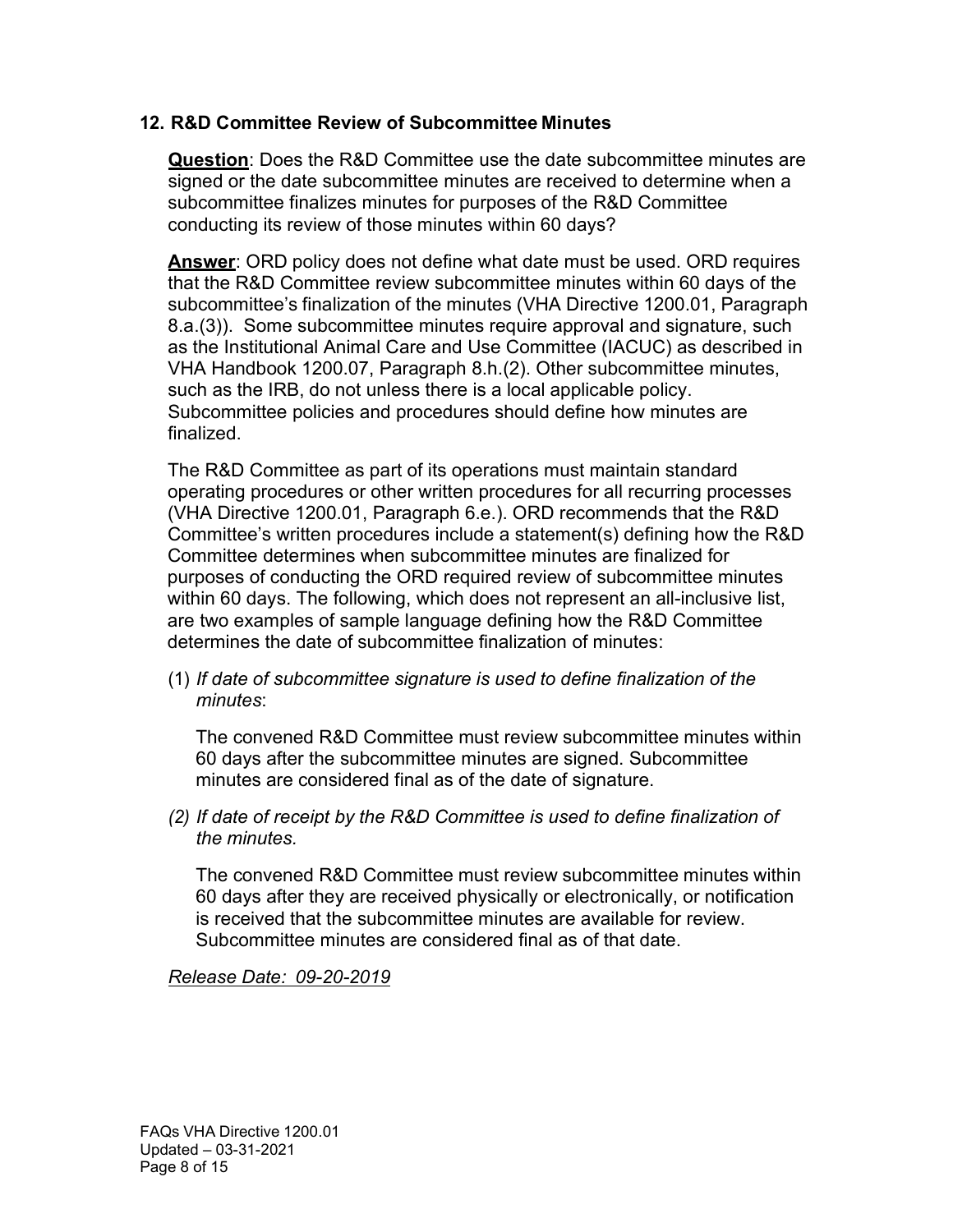## 13. R&D Committee Approval of Inclusion of Non-Veterans in VA Research

**Question:** If the R&D Committee approves the inclusion of non-Veterans in an ORD-funded study, does it replace any required approvals or waivers for inclusion of non-Veterans by the ORD funding service?

Answer: No. R&D committee approval of inclusion of non-Veterans in an ORD-funded study does not replace any requirements of the applicable funding service.

Release Date: 09-20-2019

## 14. R&D Committee Approval: Research Under the Oversight of a Subcommittee or Committee

**Question:** Is the R&D Committee required to approve research under the oversight of a research-related subcommittee or committee?

**<u>Answer</u>:** Yes. The R&D Committee must provide final approval of VA research before the research can be initiated regardless of the committee or subcommittee that will oversee it. Final R&D Committee approval can only be granted once the R&D Committee has received documentation from all applicable subcommittees/committees of their review and non-contingent approval (VHA Directive 1200.01, Paragraph 9.b.(1)). However, because emergency use of a test article under FDA regulations does not require prospective IRB approval, prospective R&D Committee approval is also not required.

Release Date: 06-03-2020

# 15. R&D Committee Approval: Lifecycle Study Actions

**Question:** After initial approval, is the R&D Committee required to approve lifecycle actions of studies such as continuing reviews, amendments, reportable events, etc.…?

**Answer:** Yes, however, only if the R&D Committee is the only committee overseeing the study. If another committee or subcommittee is responsible for overseeing the lifecycle actions of the study, then the R&D Committee is not required to approve those actions (VHA Directive 1200.01, Paragraph (1200.01 Paragraph 9.b.(4) and 9.c.(3)). Committees and subcommittees may request that the R&D Committee review an action (e.g. an amendment is submitted that has the potential to significantly impact the facility) or ORD policy may require that the R&D Committee approve an action (e.g. approval of an amendment to add non-Veteran enrollment in VA research (VHA Directive 1200.01, Paragraph 13.a.)).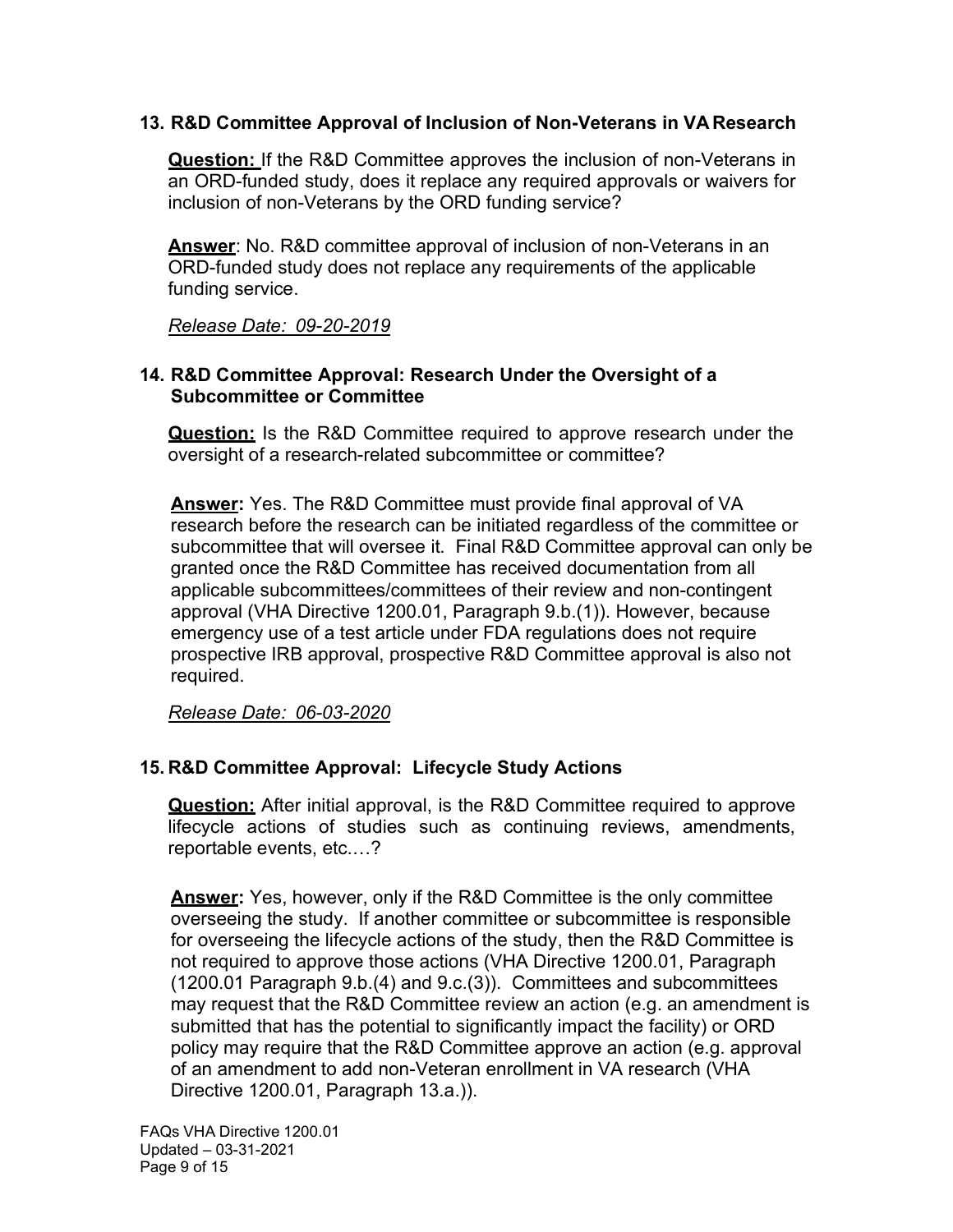#### 16. ACOS/R&D Notification

Question: When is ACOS/R&D notification required for R&D Committee actions?

Answer: After the research project has been granted final approval by the R&D Committee, the ACOS/R&D is responsible for notifying investigators, in writing that the research project can be initiated, and the period for which the project is approved (VHA Directive 1200.01, Paragraph 5.g.(2)). Local policy will dictate timeframes and format for that notification.

Release Date: 06-03-2020

#### 17. ACOS/R&D Notification

Question: Does the ACOS/R&D have to notify investigators of approvals of amendments and continuing reviews by the reviewing subcommittees or committees?

**Answer:** No. There is no ORD policy requirement for notification by the ACOS/R&D of subsequent subcommittee or committee actions, such as approval of amendments or continuing reviews, in addition to the notifications sent by the reviewing subcommittees or committees.

Release Date: 06-03-2020

#### 18. ACOS/R&D Notification

**Question:** If a study is not approved by the R&D Committee is the ACOS/R&D required to send a letter to the investigator?

**Answer:** No. There is no ORD policy requirement for the ACOS/R&D to notify the investigator in addition to the R&D Committee's notification of the study disapproval (VHA Directive 1200.01, Paragraph 9.b.(3).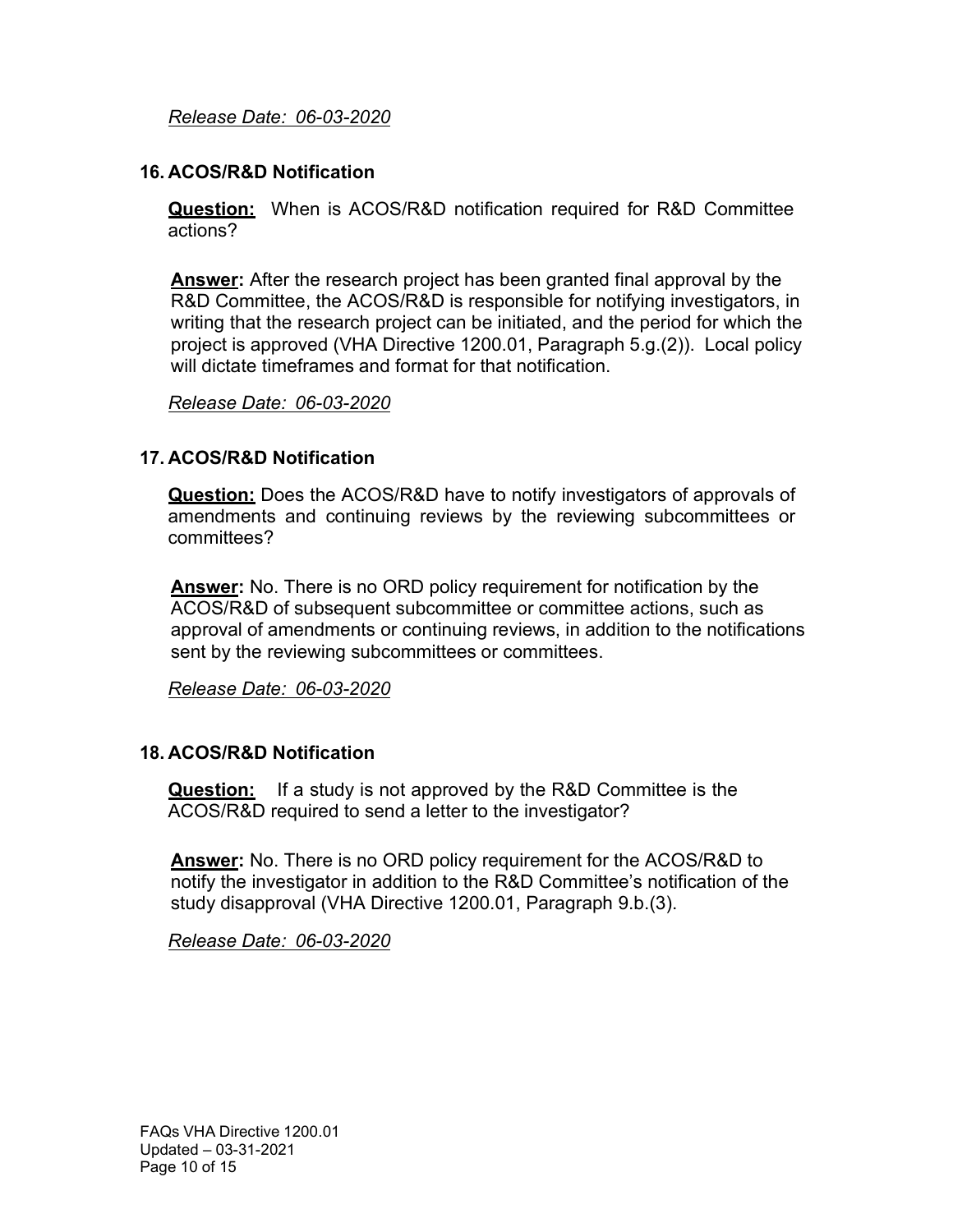## 19. Communicating with the R&D Committee

Question: What is the best way to make sure that actions on research under the oversight of a subcommittee or committee are communicated to the R&D Committee?

**Answer:** There is no single best way to ensure that actions on research under the oversight of a subcommittee or committee are communicated to the R&D Committee. Different factors impact when and how actions are communicated and will vary among committees, including use of electronic vs. paper-based systems.

 R&D Committee subcommittees are required to provide the R&D Committee with copies of subcommittee minutes within 60 calendar days of the finalization of the minutes. A well-constructed quality assurance program at your site will also help to ensure that the reporting of minutes is happening within the required 60 calendar days of finalization. The minutes must include information on actions approved by the convened committee as well as a list of actions that were approved outside of committee, via an expedited (IRB) or designated member review (IACUC and SRS) process.

 The Memorandum of Understanding (MOU) or reliance agreement between the VA facility and the external committee must stipulate how actions approved by the committee will be communicated to the R&D Committee. The MOU or reliance agreement should be reviewed on at least an annual basis to ensure the obligations detailed in the MOU are being met.

Elements of the MOU should include:

- a. How the R&D Committee will be made aware of actions approved by the committee, to include a mutually agreed upon time frame for such notification. Notification can take the form of submission of meeting minutes, a list of actions approved, copies of approval notices, or some other means by which the R&D Committee is made aware of actions that have been approved by the committee.
- b. A provision to allow the VA facility access to unredacted copies of meeting minutes within 2 business days of a written request to allow the R&D Committee to review deliberations on VA protocols.
- c. Information on how the R&D Committee will either receive copies of actions and the supporting documents approved by the committee or be able to access those records remotely.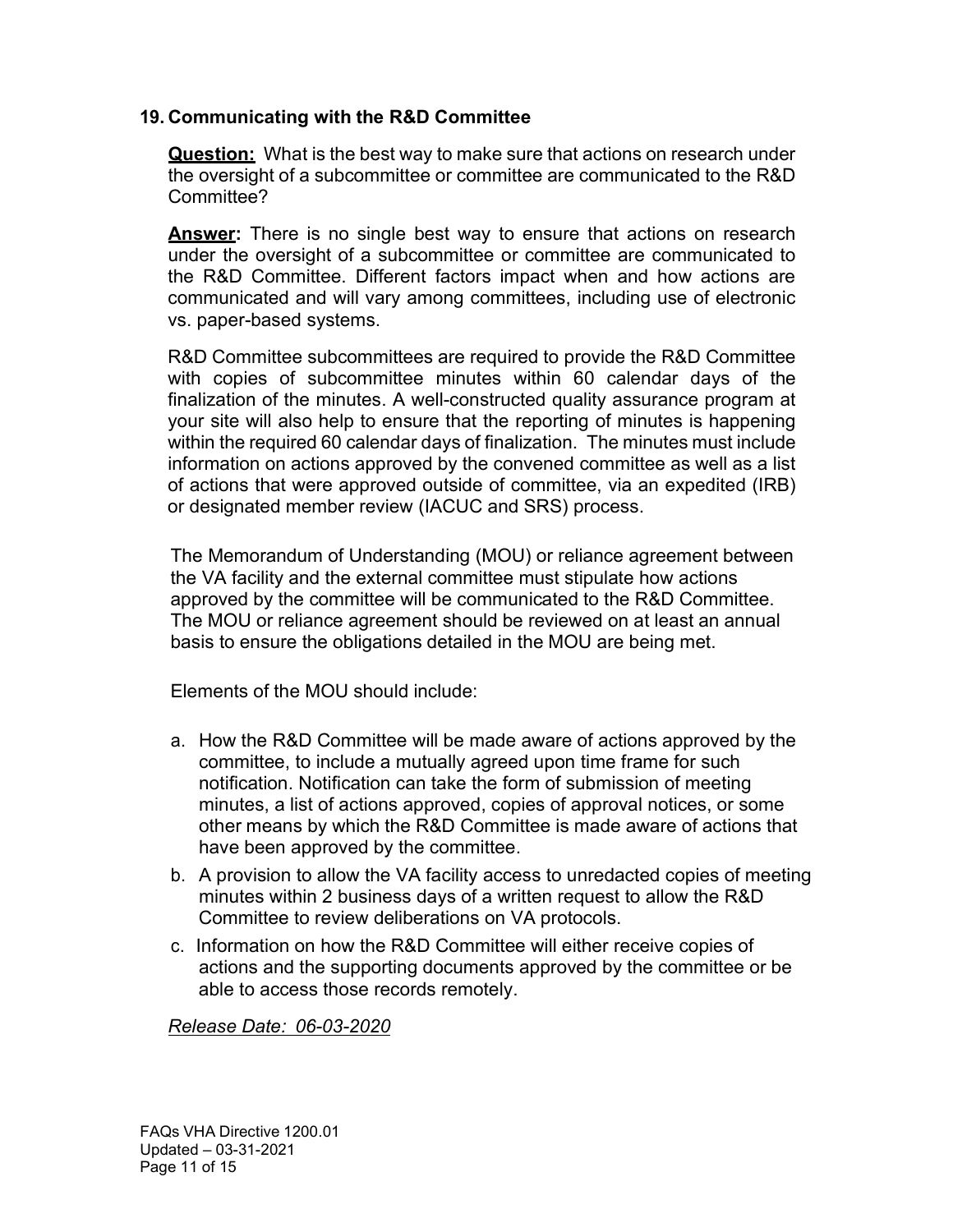#### 20. R&D Committee Records

Question: For studies overseen by an external committee, does the R&D Committee need to retain copies of the complete protocol file on all actions approved by the external committee?

**Answer:** No. The R&D Committee is not required to physically maintain a copy of the complete protocol file on all actions approved by the external committee. However, the R&D Committee must have the ability to access the protocol file if it does not physically maintain a paper or electronic copy of the complete protocol file. VHA Directive 1200.02, Paragraph 12.a.(4)(c) requires VA research to maintain and control a copy (paper or electronic) of all approved Research Protocols, amendments, consent document templates, and other documents submitted to a research review committee/subcommittee, and documents related to the actions of the research review committees.

Release Date: 06-03-2020

#### 21. R&D Committee Designated Review

Question: Is the R&D Committee required to convene a R&D Committee meeting to review all new (initial) studies for approval?

Answer: No. ORD policy in VHA Directive 1200.01, Paragraph 9.e allows the following new (initial) studies to be approved by the R&D Committee using a designated review process with no convened R&D Committee requirement:

- a. Exempt human subject research protocols
- b. Protocols approved by expedited review by the IRB.

 c. Non-emergency expanded access protocols or activities approved by the IRB. Note: Emergency expanded access protocols or activities do not require prospective R&D Committee approval or notification.

 d. Protocols that do not involve human subjects, biosafety level (BSL-3) or higher containment, use of select agents or non-exempt quantities of select toxins, United States Department of Agriculture (USDA)-regulated animal species, or any animal research involving more than momentary pain or distress to animals.

Release Date: 06-03-2020

Revised Date: 03-31-2021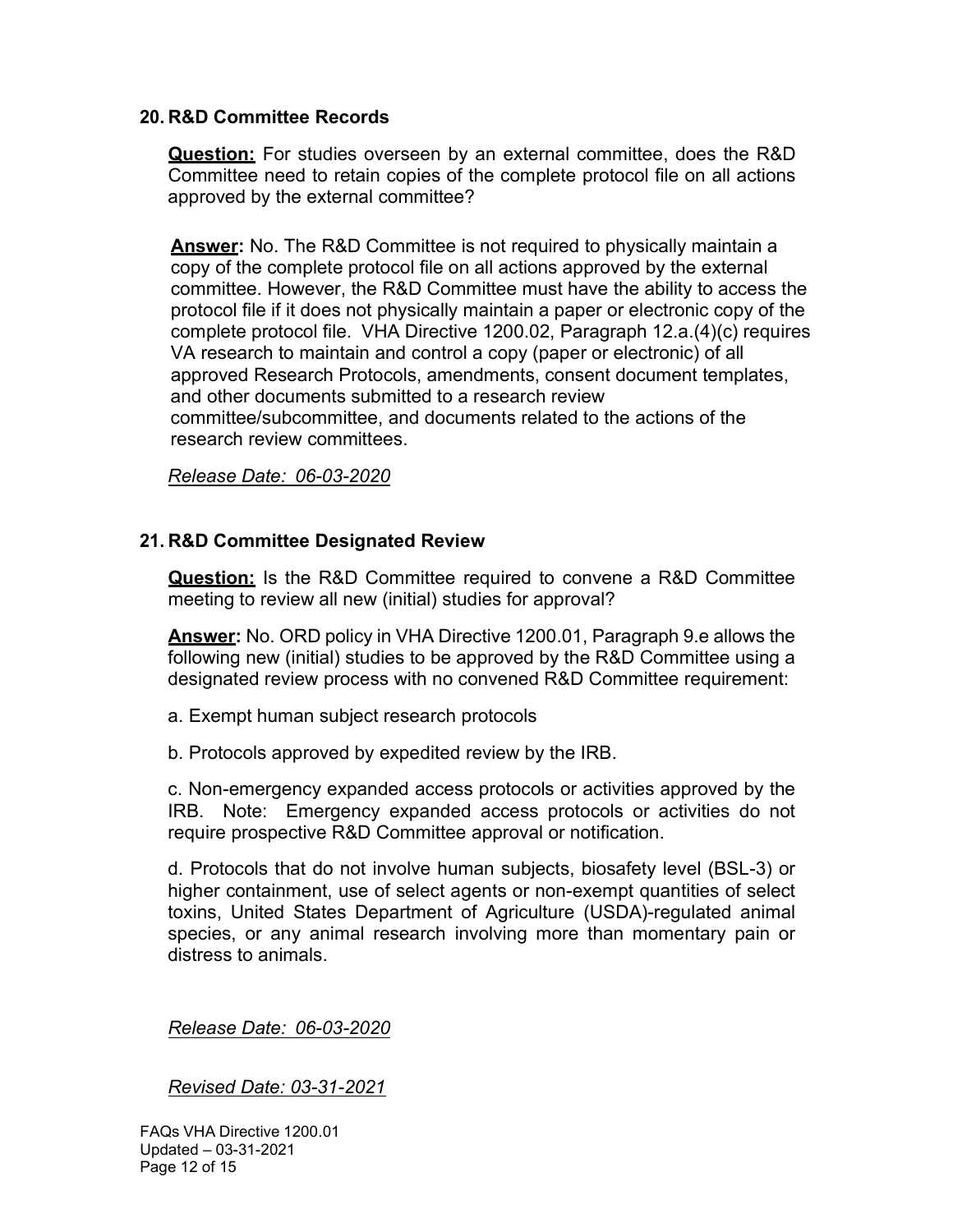## 22. R&D Committee Designated Review

Question: Can an R&D Committee chair or designated member of the R&D Committee approve research through the designated review process?

Answer: Yes. VHA Directive 1200.01, Paragraph 9.e. allows the R&D Committee to review the activities defined in the applicable ORD policy using a designated review process. However, only the R&D Committee Chair or a voting member designated by the Chair can review and approve the activity on behalf of the R&D committee. If the research study is eligible for designated review at initial approval, subsequent actions that are required to be approved by the R&D Committee on the study, to include approval of amendments and continuing reviews, for studies overseen solely by the R&D Committee can also be approved by designated review.

Release Date: 06-03-2020

# 23. R&D Committee Designated Review

**Question:** When does the designated R&D Committee reviewer have to report the review approval to the R&D Committee?

Answer: Final initial R&D Committee approval of research by designated review must be reported to the full R&D Committee at its next convened meeting and noted in the minutes (VHA Directive 1200.01, Paragraph 9.b.(1)). The R&D Committee's standard operating procedures (SOPs) should specify how approvals by designated review are communicated to the rest of the committee and the timeframe for communication. While ORD policy does not currently require reporting of other designated review approvals, such as exempt research, to the convened R&D Committee, ORD recommends that all designated review approvals be reported to the R&D Committee and noted in the minutes. ORD does not prescribe a specific method for VA facilities to report designated review approvals to the R&D Committee. However, ORD recommends that a minimum of the name of the research study, name of Principal Investigator, the type of designated review action (e.g., exempt research approval; final approval after ISSO and PO reviews), and date of designated review approval be included in the information reported to the R&D Committee.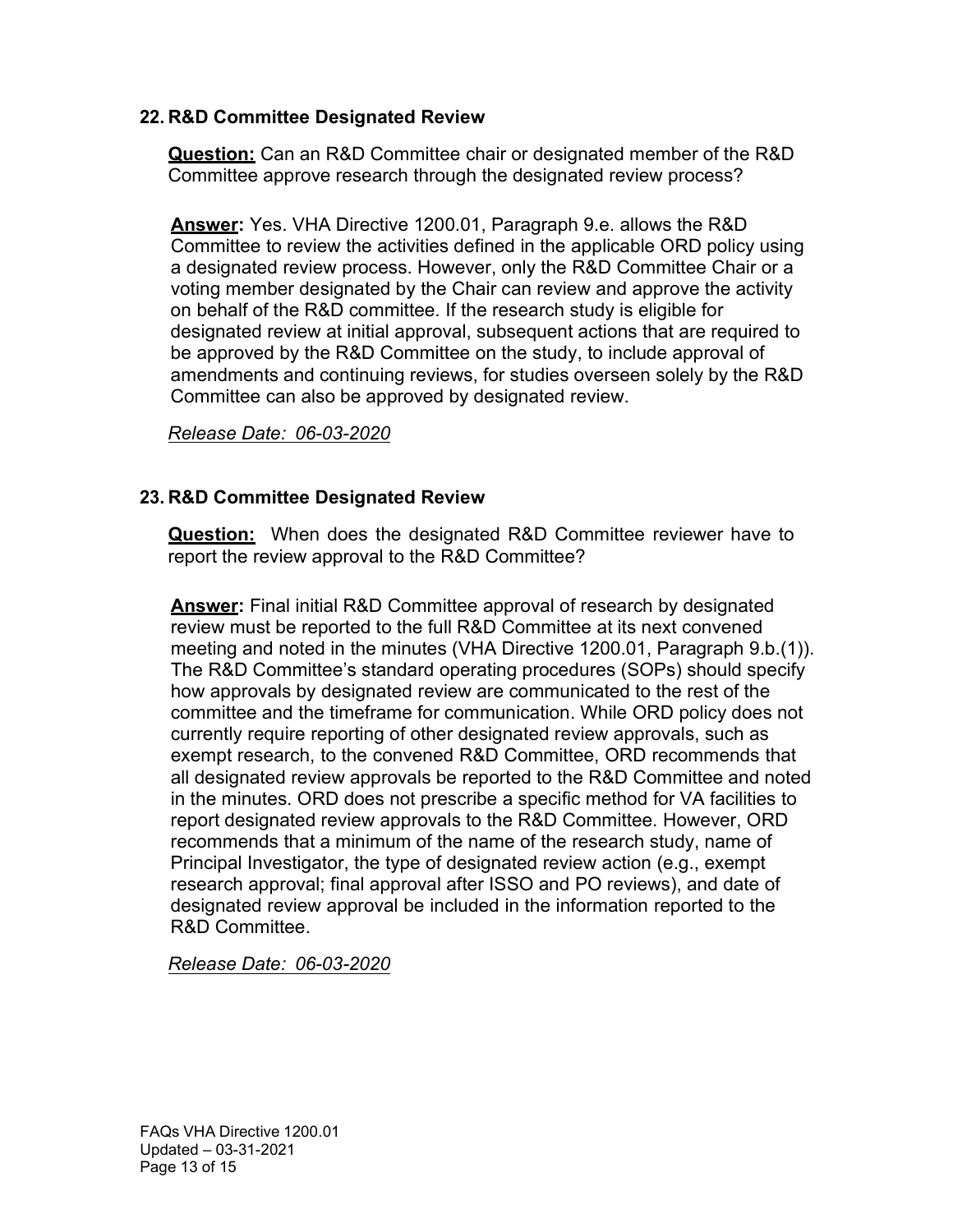## 24. R&D Committee Approval of Study Team Members

Question: For research under the sole oversight of the R&D Committee, is the R&D Committee required to approve changes to investigators?

**Answer:** Yes. It is the responsibility of the overseeing committee to ensure the availability of qualified research team members, including investigators, who can conduct the approved research. Changes to investigators, to include Principal Investigators/co-investigators/sub-investigators, constitute amendments to approved research. Amendments to approved research under the sole oversight of the R&D Committee must be submitted to the R&D Committee for approval prior to implementation.

Release Date: 06-03-2020

# 25. R&D Committee Approval of Study Team Members

**Question:** For research under the sole oversight of the R&D Committee, is the R&D Committee required to approve changes to study team members who are not investigators?

**Answer:** Yes, if the names of the study team members are named in the protocol, information sheet received by VA subjects or advertisement materials. Changes in study team members who are not investigators on committee applications are not required by ORD policy to be approved by the R&D Committee prior to that individual being permitted to work on the study. Changes in personnel are required to be reported to the R&D Committee annually as part of the R&D Committee's continuing review requirements (VHA Directive 1200.01, Paragraph 9.d.(2)(a)(3)). R&D Committee SOPs must specify when such changes in study team members are to be submitted and how they are reviewed.

 However, any study team member cannot be a VA study member unless they have the required appointment, qualifications, and training. For example, a VA Investigator cannot add a study team member as a member of the VA research team who does not have a VA appointment. VHA Directive 1200.02, Paragraph 14.a.(7) requires the VA Principal Investigator to ensure that all research staff are qualified (including but not limited to appropriate training, education, expertise, and credentials) to perform procedures assigned to them during the course of the research. Written procedures must be in place to ensure that all research personnel hold an official VA appointment from HRMS (as a compensated, full-time or part time employee, a WOC, or under an IPA) prior to conducting or being involved in any way in VA research activities, and that the individuals maintain their appointment while conducting or being involved in any way in any VA research activities.

Release Date: 06-03-2020

 FAQs VHA Directive 1200.01 Updated – 03-31-2021 Page 14 of 15